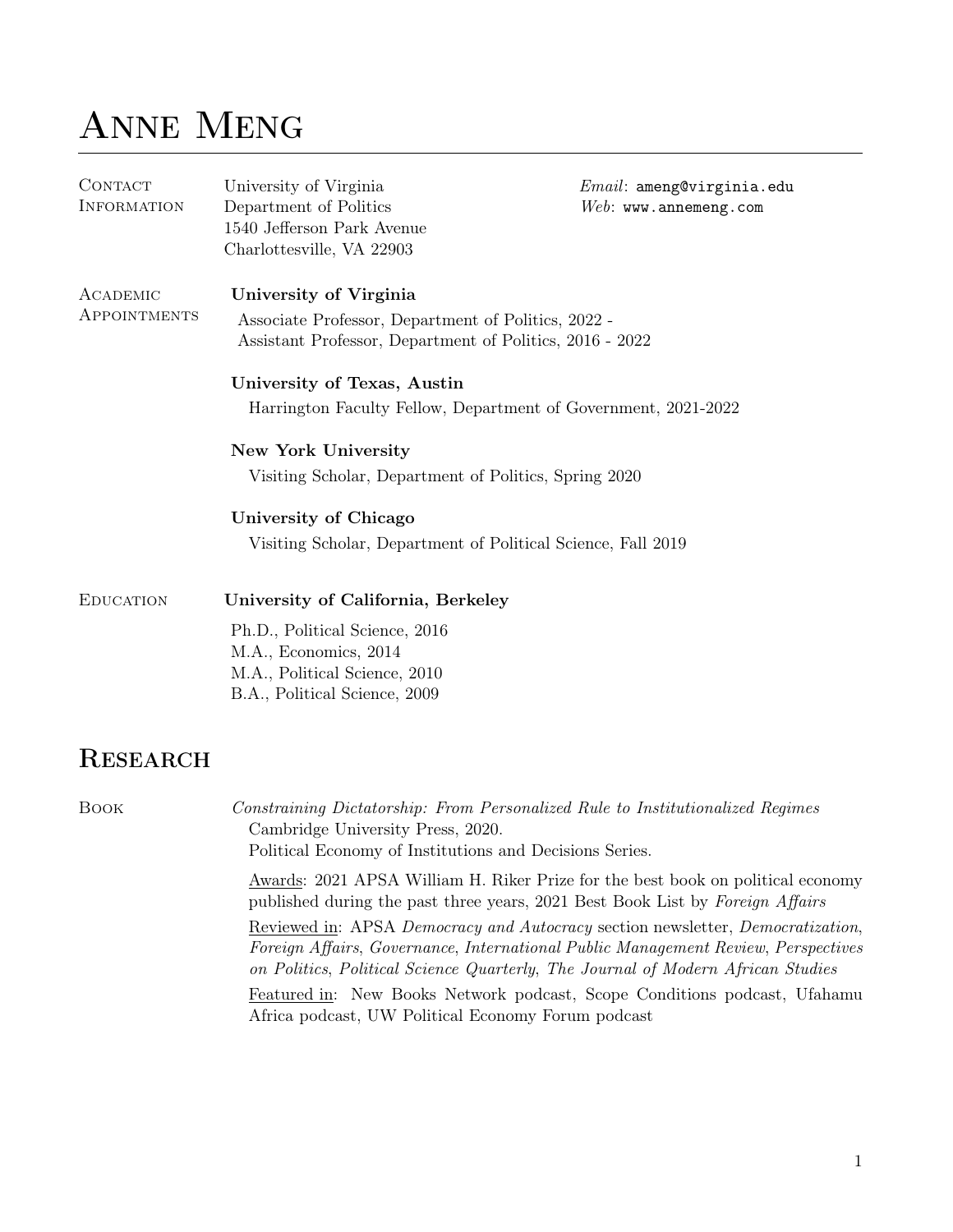| ARTICLES            | "Power Sharing and Authoritarian Stability: How Rebel Regimes Solve the Guardian-<br>ship Dilemma." 2022. American Political Science Review.<br>DOI: https://doi.org/10.1017/S0003055422000296 (with Jack Paine).                                                      |  |  |  |  |  |
|---------------------|------------------------------------------------------------------------------------------------------------------------------------------------------------------------------------------------------------------------------------------------------------------------|--|--|--|--|--|
|                     | "Democratic Subversion: Elite Cooptation and Opposition Fragmentation." 2021.<br>American Political Science Review 115(4): 1358-1372. (with Leonardo Arriola and<br>Jed DeVaro).                                                                                       |  |  |  |  |  |
|                     | "Winning the Game of Thrones: Leadership Succession in Modern Autocracies." 2021.<br>Journal of Conflict Resolution 65(5): 950-981.<br>2021 Best Article Award, African Politics Conference Group Section of the American<br>Political Science Association             |  |  |  |  |  |
|                     | "Ruling Parties in Authoritarian Regimes: Rethinking Institutional Strength." 2021.<br>British Journal of Political Science 51(2): 526-540.                                                                                                                            |  |  |  |  |  |
|                     | "The Law and Politics of Presidential Term Limit Evasion." 2020. Columbia Law<br>Review 120(1): 1-77. (with Mila Versteeg, Tim Horley*, Mauricio Guim*, and Marilyn<br>$Guirguis^*)$                                                                                   |  |  |  |  |  |
|                     | "Accessing the State: Executive Constraints and Credible Commitment in Dictator-<br>ship." 2019. The Journal of Theoretical Politics $33(4)$ : 568-599.<br>2016 Best Paper Award, Comparative Democratization Section of the American<br>Political Science Association |  |  |  |  |  |
|                     | "Gerrymandering Opposition: Minority-Concentrated Districts and Electoral Compe-<br>tition in Mexico." 2017. Studies in Comparative International Development 52:64-86.<br>(with Brian Palmer-Rubin)                                                                   |  |  |  |  |  |
|                     | WORKING PAPERS "Authoritarian Power Sharing: Concepts, Mechanisms, and Strategies" (commissioned<br>by the Annual Review of Political Science, with Jack Paine and Robert Powell).                                                                                     |  |  |  |  |  |
|                     | "Autocratization." (with Jack Paine).                                                                                                                                                                                                                                  |  |  |  |  |  |
| WORK IN<br>PROGRESS | Autocratic Backsliding: The Politics of Executive Aggrandizement in Non-Democracies<br>(book project).                                                                                                                                                                 |  |  |  |  |  |
|                     | "Highway Through the Danger Zone: Thresholds of Democratic Survival and<br>Breakdown." (with Benjamin Helms*, Jonathan Kropko, and David Leblang)                                                                                                                      |  |  |  |  |  |
| OTHER WRITING       | "In Memoriam: Robert L. Powell." <i>International Organization</i> . 2022. (with James<br>Fearon, David Lake, and Jack Paine).                                                                                                                                         |  |  |  |  |  |
|                     | "Democratisation and dictatorship revisited." A review of Shock to the System: Coups,<br>Elections, and War on the Road to Democratization by Michael K. Miller. 2022.<br>European Political Science. https://doi.org/10.1057/s41304-021-00359-1                       |  |  |  |  |  |
|                     | Author Exchange with Ken Opalo for <i>Constraining Dictatorship.</i> 2021. Democracy<br>and Autocracy. $19(1)$ : 16-22.                                                                                                                                                |  |  |  |  |  |

<sup>\*</sup>Denotes student co-author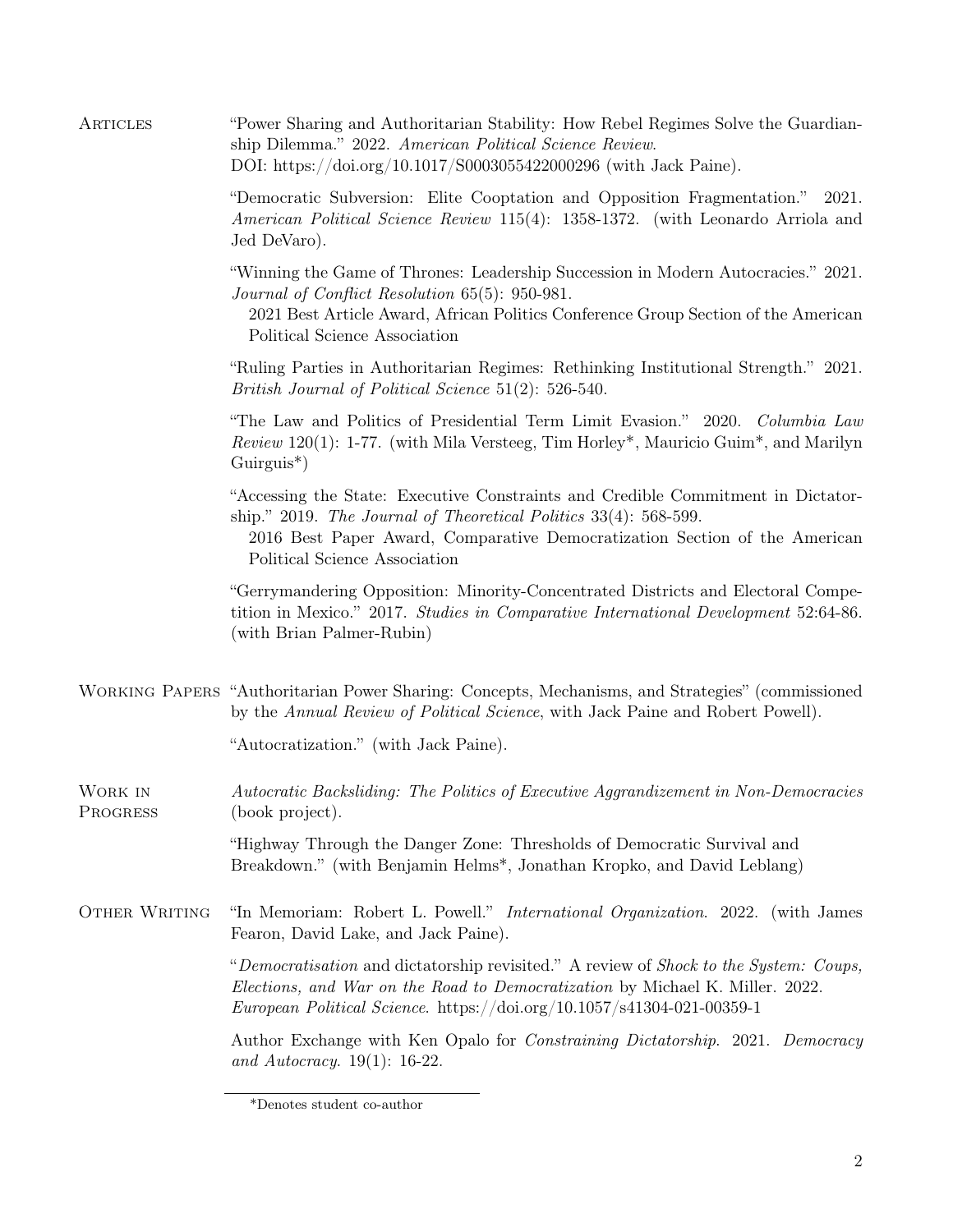|                                      | "The World Is Experiencing a New Form of Autocracy." The Atlantic. March 1, 2020.<br>(with Tim Horley and Mila Versteeg)                                                                                                                                                                                                                                                                                                                                                                                                                                                                                                                                                                                                                                                                                                                                                                                                                                      |
|--------------------------------------|---------------------------------------------------------------------------------------------------------------------------------------------------------------------------------------------------------------------------------------------------------------------------------------------------------------------------------------------------------------------------------------------------------------------------------------------------------------------------------------------------------------------------------------------------------------------------------------------------------------------------------------------------------------------------------------------------------------------------------------------------------------------------------------------------------------------------------------------------------------------------------------------------------------------------------------------------------------|
|                                      | "A Case for Case Studies: A Multi-Method Strategy for Ecological Inference." 2012.<br>Qualitative and Multi-Method Research $10(2)$ : 21-26. (with Brian Palmer-Rubin)                                                                                                                                                                                                                                                                                                                                                                                                                                                                                                                                                                                                                                                                                                                                                                                        |
| <b>RESEARCH</b><br><b>GRANTS AND</b> | Best Article Award, African Politics Conference Group Section of the American Polit-<br>ical Science Association, 2021                                                                                                                                                                                                                                                                                                                                                                                                                                                                                                                                                                                                                                                                                                                                                                                                                                        |
| <b>AWARDS</b>                        | APSA William H. Riker Prize for the best book on political economy published during<br>the past three years, 2021                                                                                                                                                                                                                                                                                                                                                                                                                                                                                                                                                                                                                                                                                                                                                                                                                                             |
|                                      | Harrington Faculty Fellowship, UT Austin, 2021-2022                                                                                                                                                                                                                                                                                                                                                                                                                                                                                                                                                                                                                                                                                                                                                                                                                                                                                                           |
|                                      | University of Virginia Democracy Initiative Lab, 2019-2022 (Co-PI with Todd Sechser,<br>David Leblang, and Mila Versteeg, \$1,414,000)                                                                                                                                                                                                                                                                                                                                                                                                                                                                                                                                                                                                                                                                                                                                                                                                                        |
|                                      | University of Virginia Quantitative Collaborative Seed Grant, 2019 (\$10,000)                                                                                                                                                                                                                                                                                                                                                                                                                                                                                                                                                                                                                                                                                                                                                                                                                                                                                 |
|                                      | University of Virginia Summer Research Funding, 2018, 2019, 2021, 2022 (\$5,000)                                                                                                                                                                                                                                                                                                                                                                                                                                                                                                                                                                                                                                                                                                                                                                                                                                                                              |
|                                      | Best Paper Award, Comparative Democratization Section of the American Political<br>Science Association, 2016                                                                                                                                                                                                                                                                                                                                                                                                                                                                                                                                                                                                                                                                                                                                                                                                                                                  |
|                                      | Dean's Normative Time Fellowship, 2014-2015                                                                                                                                                                                                                                                                                                                                                                                                                                                                                                                                                                                                                                                                                                                                                                                                                                                                                                                   |
|                                      | John L. Simpson Memorial Research Fellowship in International and Comparative<br>Studies, 2013-2014                                                                                                                                                                                                                                                                                                                                                                                                                                                                                                                                                                                                                                                                                                                                                                                                                                                           |
|                                      | Outstanding Graduate Student Instructor Award, 2012-2013                                                                                                                                                                                                                                                                                                                                                                                                                                                                                                                                                                                                                                                                                                                                                                                                                                                                                                      |
|                                      | Empirical Implications of Theoretical Models (EITM), Summer 2012                                                                                                                                                                                                                                                                                                                                                                                                                                                                                                                                                                                                                                                                                                                                                                                                                                                                                              |
|                                      | UC Berkeley Center for Chinese Studies Summer Research Grant, 2011                                                                                                                                                                                                                                                                                                                                                                                                                                                                                                                                                                                                                                                                                                                                                                                                                                                                                            |
|                                      | Jacob K. Javits Fellowship, 2010-2014                                                                                                                                                                                                                                                                                                                                                                                                                                                                                                                                                                                                                                                                                                                                                                                                                                                                                                                         |
|                                      | UC Berkeley Political Science Departmental Citation Recipient, 2009                                                                                                                                                                                                                                                                                                                                                                                                                                                                                                                                                                                                                                                                                                                                                                                                                                                                                           |
| <b>INVITED TALKS</b>                 | - University of Houston, Political Economy Seminar, April 2022<br>- US Navel Academy, Africa Forum, April 2022<br>- Columbia University, Comparative Politics and Political Economy (co-sponsored)<br>Seminar, March 2022<br>- WZB Berlin Social Science Center, Institutions and Political Inequality Group, March<br>2022<br>- Texas A&M, Department of Political Science, February 2022<br>- UT Austin, Department of Government, January 2022<br>- University of Minnesota, Comparative Politics Colloquium, November 2021<br>- London School of Economics, African Political Economy Seminar, November 2021<br>- GIGA Institute(Hamburg), Research Program on Accountability and Participation,<br>November 2021<br>- Boston University, Comparative Politics Workshop, October 2021<br>- Princeton University, Comparative Politics Speaker Series, October 2021<br>- Catholic University of Portugal (Lisbon), Political Science Department, June 2021 |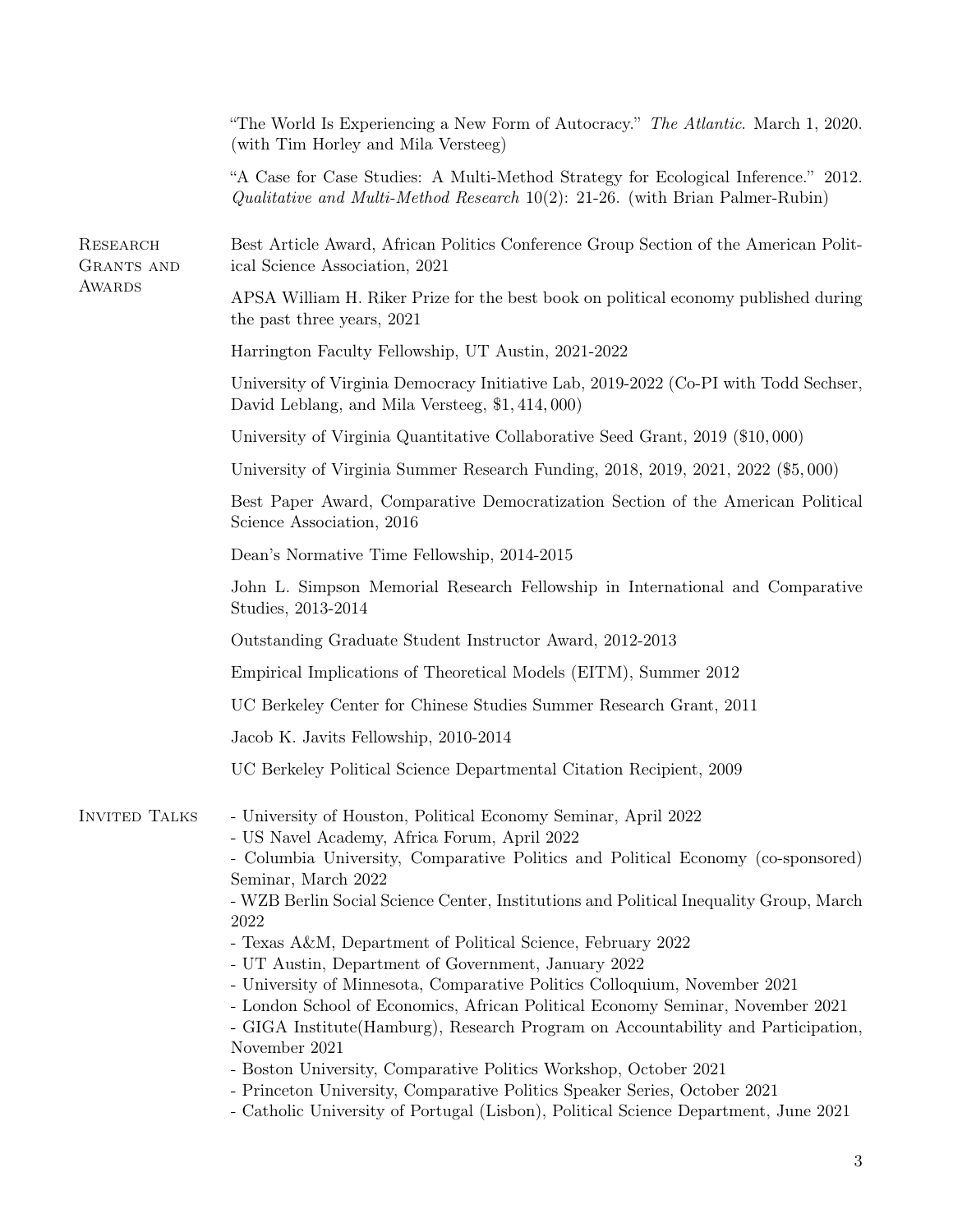|  |  |  |  | - University of Chicago, Graduate Game Theory Seminar, May 2021 |  |  |  |  |  |
|--|--|--|--|-----------------------------------------------------------------|--|--|--|--|--|
|--|--|--|--|-----------------------------------------------------------------|--|--|--|--|--|

- Gettysburg College, Comparative Politics Series, April 2021

- Stanford, Center on Democracy, Development, and the Rule of Law, February 2021
- University of Rochester, Comparative Institutions Graduate Seminar, February 2021
- University of Pennsylvania, Comparative Politics Workshop, January 2021
- CIDE (Mexico City), Comparative Politics Seminar, November 2020
- University of Michigan, Weiser Center for Emerging Democracies, November 2020
- NYU Law School, Constitutional Interpretation Seminar, October 2020
- Penn State, Department of Political Science, October 2020
- ITAM (Mexico City), Comparative Politics Seminar, September 2020
- Columbia University, Political Economy Graduate Seminar, April 2020
- UT Austin, Comparative Politics Seminar, February 2020
- Stanford, Comparative Politics Seminar, January 2020
- Emory, Political Institutions and Methodology Colloquium, December 2019
- University of Notre Dame, Kellogg Institute for International Studies, November 2019
- College of William and Mary, Department of Political Science, November 2019
- University of Chicago, Comparative Politics Seminar, October 2019
- NYU, Comparative Politics Seminar, September 2019
- University of Michigan, Politics and Historical Legacies Mini-Conference, April 2019
- Washington University in St Louis, Comparative Politics Conference, April 2019
- University of Virginia Law School, Law and Economics Workshop, April 2019
- University of Gothenburg, V-Dem Institute, April 2019
- University of Rochester, Department of Political Science, February 2019
- University of Virginia, LLB Seminar in Global Politics, November 2018
- University of Michigan, Department of Political Science, October 2018
- Cornell, Symposium on Democratic Backsliding in Africa, April 2018
- Higher School of Economics (Moscow), Political Economy Group, September 2017
- University of Maryland, Department of Government and Politics, March 2017
- University of Virginia, Quantitative Collaborative Workshop, November 2016
- University of Chicago, Harris School of Public Policy, October 2016
- Ohio State University, Comparative Dimensions of Colonialism Workshop, May 2016
- University of Virginia, Department of Politics, November 2015

| <b>MANUSCRIPT</b> |  |  | - Scott Williamson, George Washington University, December 2021 |  |
|-------------------|--|--|-----------------------------------------------------------------|--|
|                   |  |  |                                                                 |  |

- **CONFERENCE** - Adam Chilton and Mila Versteeg, University of Virginia, January 2018
- **DISCUSSANT**

| <b>WORKSHOP</b><br>PARTICIPATION | CONFERENCE AND APSA: 2013, 2014, 2015, 2016, 2017, 2018, 2019, 2020, 2021, 2022 |  |  |  |  |
|----------------------------------|---------------------------------------------------------------------------------|--|--|--|--|
|                                  | MPSA: 2012, 2014, 2015, 2016, 2017                                              |  |  |  |  |
|                                  | SPSA: 2018, 2019, 2020, 2021, 2022                                              |  |  |  |  |
|                                  | WPSA: 2018                                                                      |  |  |  |  |
|                                  | African Politics Conference Group (APCG): 2020, 2021                            |  |  |  |  |
|                                  |                                                                                 |  |  |  |  |

African Studies Association: 2016, 2018, 2022

<sup>-</sup> UC Berkeley, Comparative Politics Colloquium, March 2021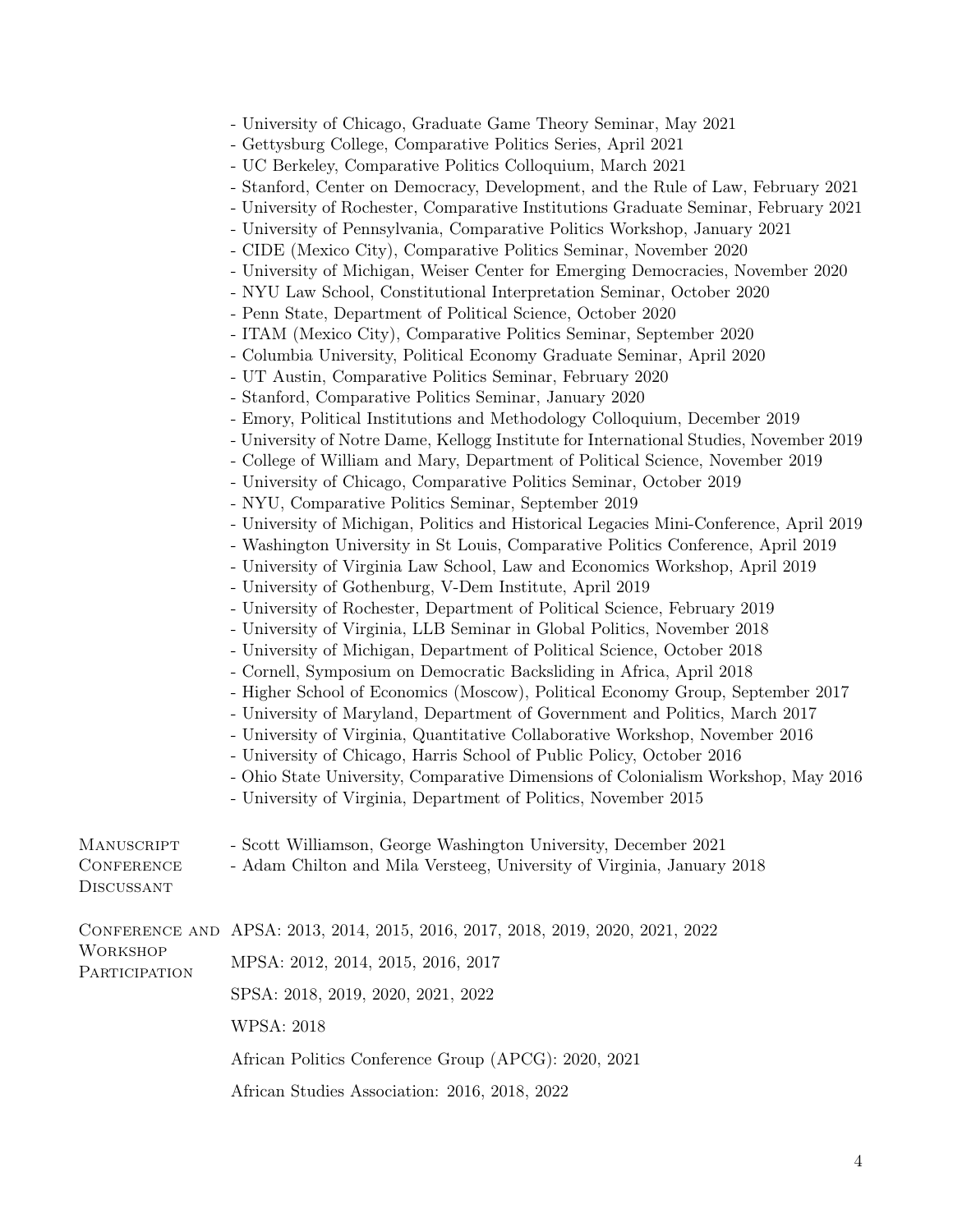Society for Institutional & Organizational Economics: 2018 Virtual Workshop on Authoritarian Regimes (VWAR): 2016, 2017, 2018, 2020, 2021 D.C. Area Comparative Politics Workshop: 2017 D.C. Area Economic History Workshop: 2017 Visions in Methodology: 2015 Conflict and Development Conference: 2016

## **TEACHING**

| UNIVERSITY OF<br><b>VIRGINIA</b>                | Graduate<br>Comparative Politics Core seminar: Fall 2022<br>Game Theory: Spring 2018, Spring 2021, Spring 2023<br>Institutions in the Developing World: Spring 2017<br>Undergraduate<br>Democratic Erosion: Spring 2018, Fall 2018, Spring 2019, Fall 2020, Spring 2021, Fall<br>2022<br>Authoritarian Regimes: Fall 2016, Spring 2018, Fall 2018, Spring 2019, Fall 2020<br>Political Violence and Revolution: Fall 2016 |
|-------------------------------------------------|---------------------------------------------------------------------------------------------------------------------------------------------------------------------------------------------------------------------------------------------------------------------------------------------------------------------------------------------------------------------------------------------------------------------------|
| UNIVERSITY OF<br>CALIFORNIA,<br><b>BERKELEY</b> | Graduate<br>Math Camp <i>(Instructor)</i> : Summer 2015<br>Math Camp <i>(Graduate Student Instructor for Robert Powell)</i> : Summer 2014, Summer<br>2013<br>Undergraduate<br>Game Theory in the Social Sciences <i>(Graduate Student Instructor for Robert Powell)</i> :<br>Fall 2012, Fall 2013<br>Awarded the Outstanding Graduate Student Instructor Award, 2012-2013                                                 |
| <b>SERVICE</b>                                  |                                                                                                                                                                                                                                                                                                                                                                                                                           |
| UNIVERSITY OF<br><b>VIRGINIA</b>                | Comparative Politics Subfield Co-chair (2022-2023)<br>Chair's Advisory Board (2018-2020, 2022-2024)<br>Graduate Admissions (2020-2021, 2022-2023)<br>Methods General Faculty Search Committee (2021)<br>Gender and Diversity Committee (2020-2021)                                                                                                                                                                        |

Digital Pedagogy Instructional Partner (Summer 2020)